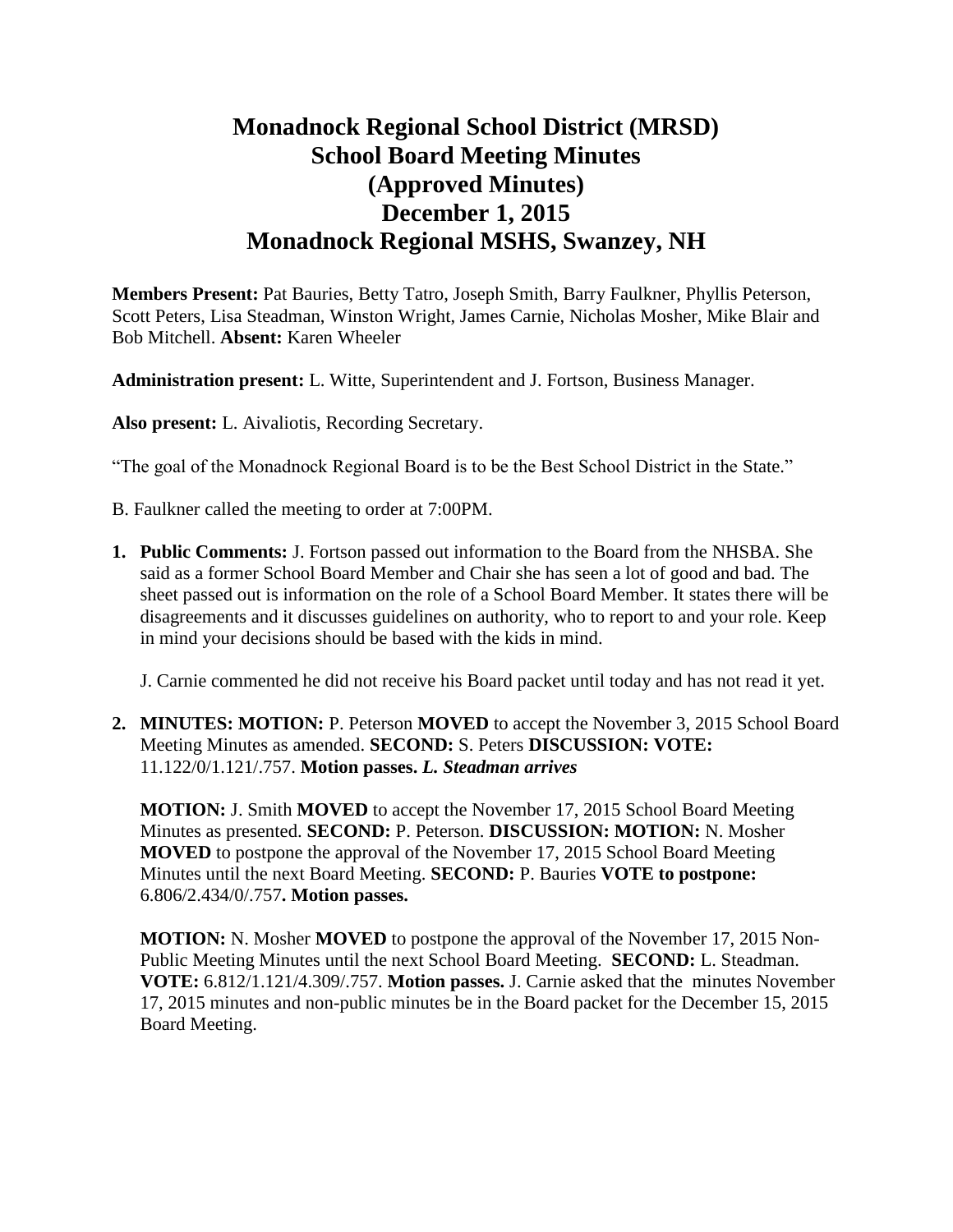**3. Student Government Report:** K. Skrocki reported the Student Government held a food drive and were able to make 17 baskets for area families. The group will be meeting this week to discuss the Winter Pep Rally. There will be a Winter Sports kick off.

## **4. SUPERINTENDENT REPORT:**

 **a. BUSINESS MANAGER'S REPORT:** J. Fortson reported on the loss of adequacy monies. She said the tax bills are based on that information. She reviewed what each town would receive or lose due to the adequacy monies. She reported the store staff asked D. Crowder for permission to use the husky image on store items. J. Fortson had a picture of the new Christmas ornament with the husky on it.

**b. Correspondence and Announcements:** L. Witte reported the Key Club has posted gratitude grams throughout the school.

Gilsum will present "The Grinch" on December 10.

Cutler has completed their helping hands, acts of kindness today.

Emerson and Troy will be helping families in need during the holiday season.

Emerson will hold their Holiday Show on December 9 and Troy will hold their Holiday Show on December 8.

L. Witte informed the Board of the upcoming fundraisers.

L. Witte reported the Board had approved a trip to France but in light of recent events they have decided to postpone it. This is the best choice for now.

L. Witte updated the Board on the lunch payment policy. She did speak to T. Walsh. The bulk of the amount owed is at the MSHS. The entire District owes \$19,000.00 and the MSHS owes \$14,170.00 of that amount. She met with L. Spencer and T. Walsh and they will be looking at the seniors who owe money first with a tiered approach. They discussed how to address each tier. The policy addresses extra-curricular activities. Is it the intent of the Board to include parking privileges? If so it will include towing. L. Steadman asked will the students come to school and are they bringing students to school. She said L. Witte should make that decision. N. Mosher is not for punishing students because their parents do not pay. M. Blair said the GPS discussed the issue and would not suggest taking parking privileges away. J. Fortson said the District pays 1.5 million dollars to 2 million dollars for bussing. W. Wright said this issue is nothing new. We have had this for years and he is not in favor of punishing the students. B. Tatro agrees she does not want to see driving privileges taken away and students not graduate. L. Steadman suggested allowing them to park at the furthest spots in the parking lot.

L. Witte reported during the December break she is planning on moving the Superintendent, Dir. of Curriculum and the 2 administrative assistants to the SAU building. S. Peters asked what are the plans for those offices? L. Witte explained she would like to bring the SMART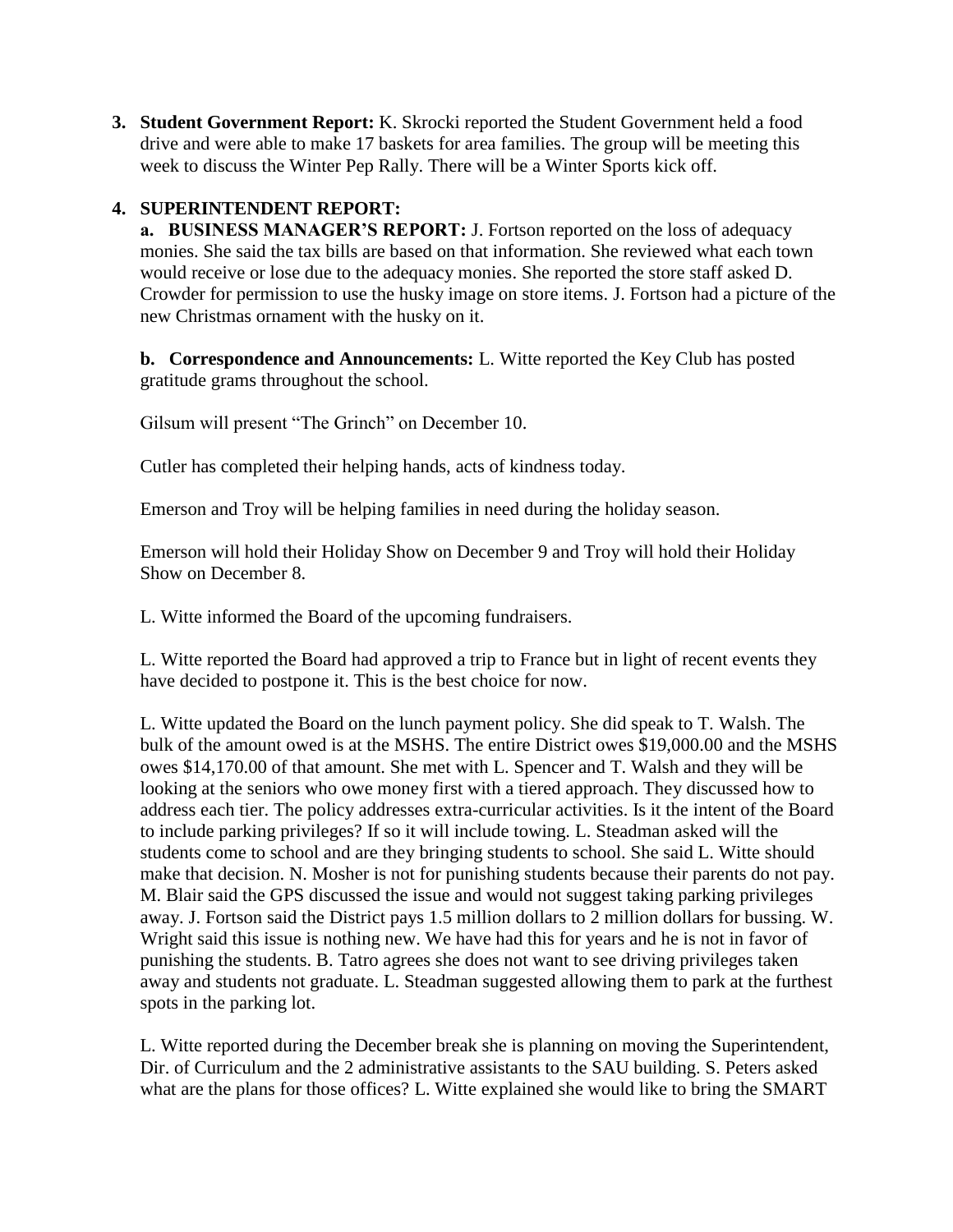Program to this building. That process will be done during the February break. B. Tatro asked if L. Witte thought the SMART students will attend school if it is in this building. L. Witte said the intent is to look for a spot that is a little more separate from the rest of the students. The pros of bringing the students back out weigh the cons. L. Witte said this will allow the students to get into the regular program. L. Steadman asked if they are not ready to come back to the regular population are we ready to send them out of District. L. Witte explained we already send them out of District. It will happen.

**5. BOARD CHAIR REPORT:** B. Faulkner informed the Board Governor Hassan has appointed L. Witte to the Commission to Study Issues Relating to Students Receiving Special Education Services While Attending a Chartered Public School. Congratulation!!!

## **6. SCHOOL BOARD COMMITTEE REPORTS:**

**6a. Budget Committee:** B. Mitchell reported the Budget Committee met but he did not attend.

**6b. Community Relations Committee:** S. Peters commented the committee met informally with the administrative assistants from the schools They discussed a list of ways to communicate. It was a working session to brain storm a media play book.

**6c. Education Committee:** P. Bauries reported the committee will be meeting on Dec. 8, 2015

**6d. Technology Committee:** Technology did not meet. The committee is scheduled to meet on December 10, 2015.

**6e. Finance and Facilities Committee:** J. Carnie reported the next meeting is on Dec. 8, 2015.

**6f. Policy Committee:** M. Blair is looking for a second read approval on the following policies. **MOTION:** M. Blair **MOVED** to accept Policy AA School District Legal Status as amended. **SECOND:** B. Tatro. **DISCUSSION:** M. Blair explained the committee asked L. Witte to go through Section A of the policies and to bring them forward with any changes. **VOTE:** 12.030/0/.214/.757. **Motion passes.** 

**MOTION:** M. Blair **MOVED** to accept Policy ABA Volunteer Involvement as amended. **SECOND:** S. Peters. **DISCUSSION:** L. Witte explained this is recommended by the NHSBA. M. Blair explained Policy IJOC is a cross reference. **VOTE:** 12.030/0/.214/.757. **Motion passes.** 

**MOTION:** M. Blair **MOVED** to accept Policy ACE Procedural Safeguards Nondiscrimination on the Basis of Handicap/Disability as amended. **SECOND:** B. Tatro **DISCUSSION:** It was explained the edits are consistent with the wording. L. Steadman asked if we cross referenced children with Disabilities. L. Witte explained the cross references are in the policies and the NHSBA Title 9. **VOTE:** 12.243/0/0/.757. **Motion passes.**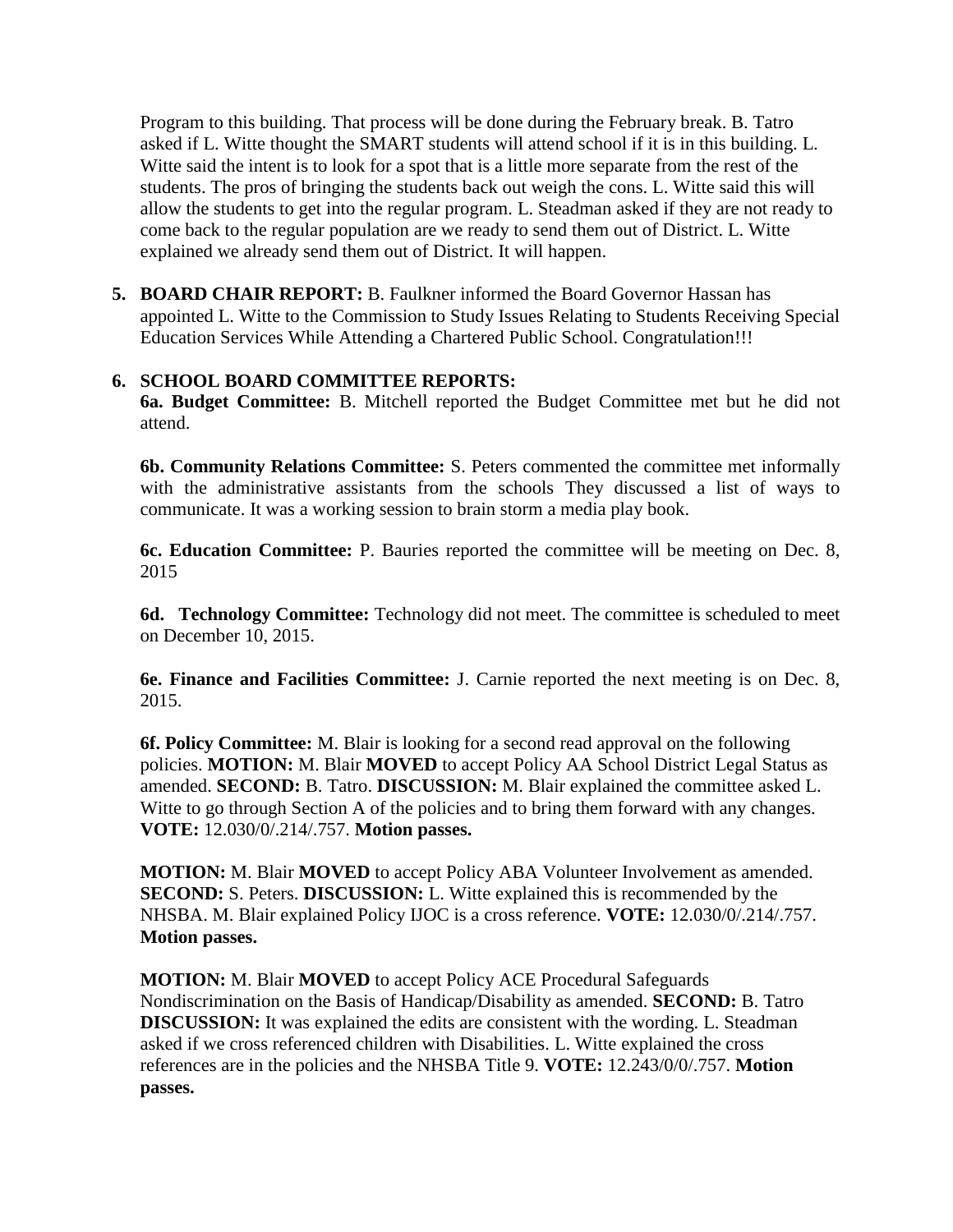**MOTION:** M. Blair **MOVED** to accept Policy EBBC/JLCE First Aide & Emergency Medical Care as amended. **SECOND:** B. Tatro. **DISCUSSION:** L. Witte explained the policy was previously updated in 1999. There have been legislative changes, most recently someone besides the nurse must have CPR certification, able to administer oxygen and administer epinephrine. P. Peterson asked if staff could be trained during professional development. L. Witte said yes. L. Steadman said it is important to have someone who is able to administer an inhaler, have someone trained. L. Witte said the designated person will be trained. **VOTE:** 12.243/0/0/.757. **Motion passes.** 

**MOTION:** L. Steadman **MOVED** to send this policy back to the Policy Committee to talk to the nurse to see if the District has liability. **SECOND:** N. Mosher. **DISCUSSION:** L. Carey informed the Board she oversees the nurses. The policy is sufficient to deal with cases in which students need these medications. She said the nurse appoints and trains someone. The nurse administers the medication as prescribed by the doctor. If the nurse is absent there is a trained person to provide service to the child under the nurses training. L. Steadman said it is necessary to send this to policy. It is reasonable as long as the administrative assistant can see the seizure. **VOTE:** 8.932/0/3.311/.757. **Motion passes.** 

**MOTION:** M. Blair **MOVED** to accept Policy ILDA Non-Instructional Questionnaires, Surveys and Research as presented. **SECOND:** S. Peters. **DISCUSSION:** M. Blair explained this policy did not exist. It is priority to have this align with RSA 186:11. The survey example would be the Youth Risk Survey. P. Peterson asked if all surveys are approved by the administration. L. Witte said not all. P. Peterson said it is important to know all. **L. Steadman would like a friendly amendment and add "to students" as the end of the first sentence.** J. Carnie said the policy does not say outside groups. M. Blair explained it says non-academic or non-educational. It would be at the discretion of the Superintendent. N. Mosher said there are a lot of gray areas. B. Tatro asked about the survey being part of the test. L. Witte said in that case it would be questioned. She said this policy was intended for the Youth Risk Survey. **VOTE:** 12.243/0/0/.757. **Motion passes.** 

It was suggested Policy DFA Revenues from Investments be referred back to the Policy Committee regarding the Trustees of the Trust Fund of Swanzey. B. Faulkner explained he contacted J. O'Shaughnessy regarding Policy BDE. He did not respond due to the holiday.

**6g. Extra-Curricular Committee:** M. Blair reported the committee discussed the gym naming and will bring a motion at the next Board Meeting. M. Blair informed the committee they are looking at the sound systems at the schools as well as the Husky House to see what is needed. M. Blair and S. Peters are creating a list for a proposed warrant article. They would also like to hire a person to be responsible for the maintenance of the equipment. They have asked the administration to provide a list of clubs and activities and the number of students involved. The committee is asking the administration to bring something forward a policy on extra curriculum eligibility. The SSD Committee is also looking at this policy. They would like to ask J. Fortson to attend the next meeting and discuss fundraising in regards to building use, cash box and process. The next meeting is on January 5, 2016. L. Steadman asked if the sound system person would be a stipend position. M. Blair said yes. S.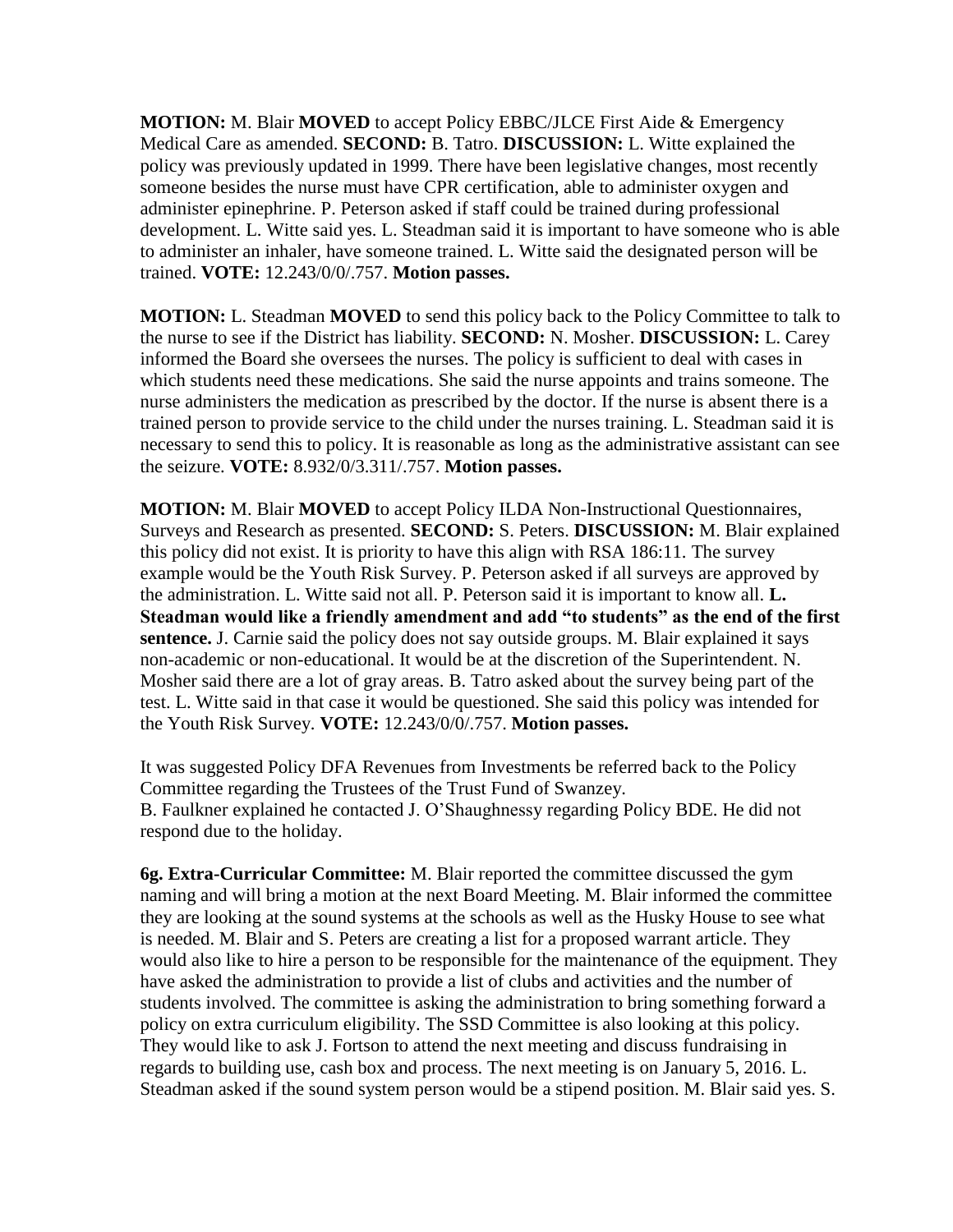Peters and M. Blair will be bringing the inventory list on the sound system to the Finance Committee and then to the Board.

**6h. Negotiations:** P. Bauries would like to update the Board on negotiations in a nonmeeting tonight.

**6i. Ad HOC STEAM:** P. Bauries reported the committee met and voted B. Tatro as the Chair. B. Tatro reported the committee reviewed the list of members and updated it. In the future the meeting will be scheduled at 5:00 PM on the first Wednesday of the month. L. Carey shared the Strategic Plan for STEAM in the District. Defined STEM has a lot of curriculum connections. The company from which Defined STEM was purchased from is always adding to the program. Cutler, Emerson, Troy and Mt. Caesar are starting to use the program in conjunction with J. Rathbun. She would like to invite those teachers to present at our meeting. She would like the teachers to bring the concept to the staff meetings. The next meeting is on Dec. 2, 2015. N. Mosher asked the charge of the STEAM Ad Hoc. B. Tatro explained the charge includes growing STEAM throughout the elementary schools in the District.

**6j. School Safety and Discipline Committee:** J. Smith reported the committee met on November 18, 2015. Chief De Angelis discussed specifics regarding the SRO. The committee discussed the pros and cons of the position. They discussed a proposal for a fulltime SSO and a part-time SRO. The SRO would be hired for 1300 hours, 6 hours a day for 180 days some of the remaining hours would be for training. S. Peters, L. Witte and J. Smith met with Chief De Angelis to fine tune the proposal. The next meeting is on Dec 2, 2015.

**6k. Cheshire Career Center:** W. Wright reported there is no update. W. Wright said there are new programs in the works. The programs need to be approved by the State. The EMT Program and the Fire and Safety will begin soon.

**7. OLD BUSINESS:** There is no Old Business.

## **8. NEW BUSINESS:**

**a. RSA 671:18 Nominations and Qualifications of School Board Members:** J. Carnie stated an issue that a School Board Members cannot be compensated regarding M. Blair has received a stipend for being a basketball coach. J. Carnie said you can override policy but not the State law. That is why he challenged the overriding of the Chair. The issue should not have been in non-public. Under RSA 91:A 3 II (b) you cannot hire an employee who is a School Board Member. It should have never been discussed in non-public. This Board needs to pay attention to law. We cannot pick and choose what we want. L. Steadman and B. Tatro said it is a stipend position and it is not in the statute. B. Mitchell agrees with B. Tatro and L. Steadman. J. Carnie said contracted employees receive compensation from the District. M. Blair commented on so much negative energy on this issue. He said he is getting bullied regarding this issue. He is frustrated. He gives to the kids, it is a stipend position. As a School Board Member we receive a stipend. He said he gives back the money in some form. **MOTION:** L. Steadman **MOVED** to refer Policy BBBA to the Policy Committee. The charge to define a salaried employee and any member with a conflict of interest not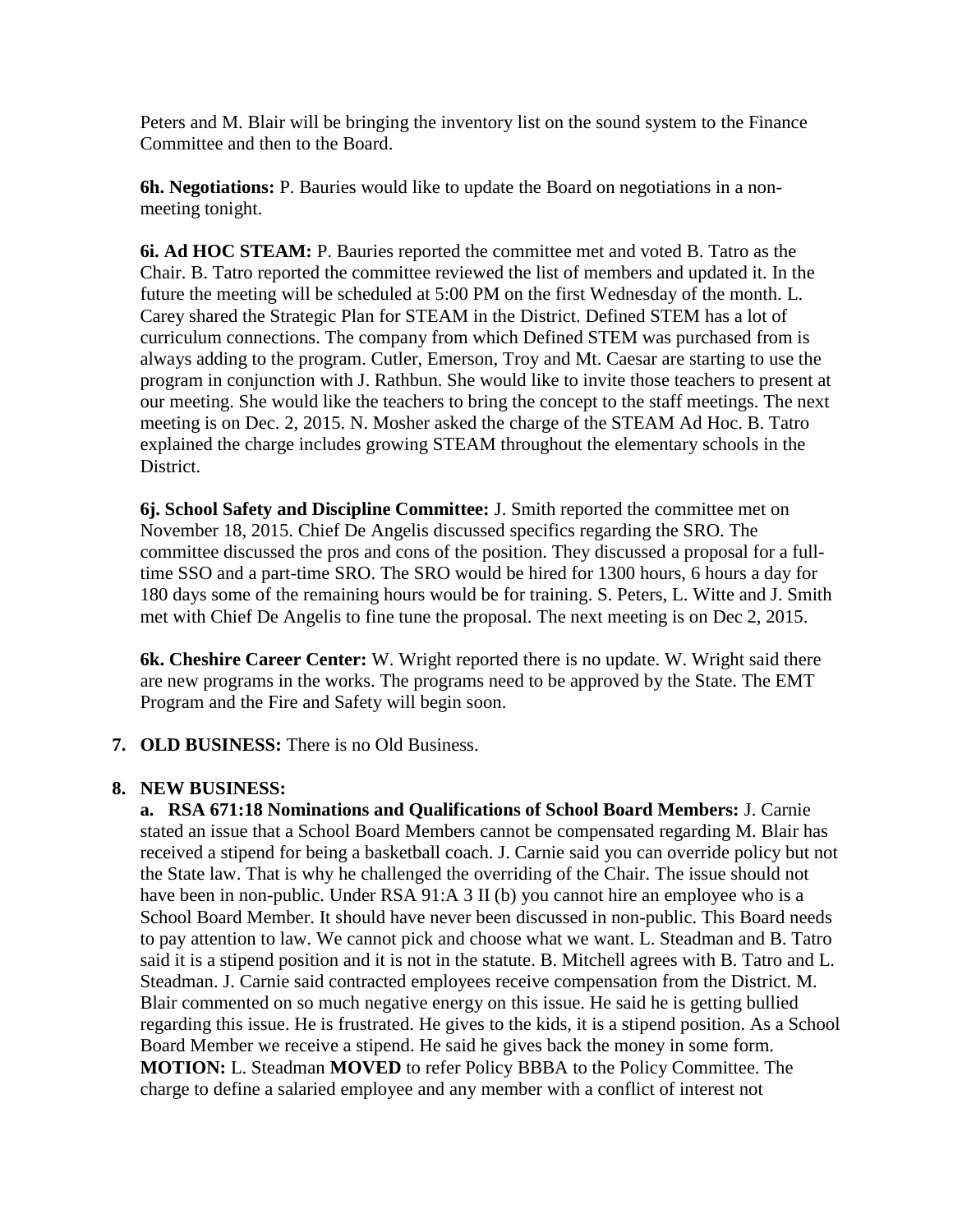participate in the discussion. **SECOND:** B. Tatro. **DISCUSSION:** J. Carnie said he never mentioned M. Blair's name once in his conversation. He said we should not segregate M. Blair out of the conversation anymore than anyone of us. B. Mitchell said the statute reads clearly. **VOTE to refer Policy BBBA to the Policy Committee:** 8.879/3.364/0/.757. **Motion passes.** W. Wright suggested the Board confirm with the attorney on this issue.

**b. MOTION:** B. Tatro **MOVED** to accept the manifest in the amount of \$1,782,283.55. **SECOND:** J. Smith **VOTE:** 12.243/0/0/.757. **Motion passes.**

**c. Other New Business as may come before the Board:** J. Fortson reported the School Board stipend checks will be cut this week.

**d. Warrant Article:** J. Fortson passed out a copy of the proposed warrant articles. **Article One** is the Operating Budget and the Default Budget. These numbers are set by the Budget Committee.

**Article Two** is the article for renovations to Mt. Caesar. She explained the bids for the approved project will be going out in January for the summer work. She passed out a list of the items for Mt. Caesar that will be addressed if this article is passed. S. Peters asked if all the classrooms will have internet. J. Fortson said yes it is all inclusive. He asked about the portable classrooms. J. Fortson said they would like to address the portables at the MSHS, Cutler and Mt. Caesar in 3 year of the renovations. The State does not like them. They were a temporary fix many years ago. **Article Three** is for abatement at the MSHS. W. Wright commented he is sure the voters will pass the articles because they like the way we do things. J. Fortson explained the warrant articles are for the Board to discuss and change if need be. **Article Four** is for the Before and After School Expendable Trust. She does not have the number yet. J. Fortson said there may be a MDEA warrant article. **Article Six** is to combine 2 Capital Reserve Funds. The 1975 Capital Reserve is not needed. Article Six is in order to move the funds. **Article Eight and Article Nine** are traditional. She said there may be an Article for the SRO.

#### **9. Setting Next Meeting's Agenda:**

**10. Public Comments:** J. LeClaire invited the Board to a parent night with the topic on symptoms of drug abuse. This group is a focus group asked for by L. Kalloger. The group has and will continue to have activities related to drug abuse, positive ways to stay away from drugs and ways to get help if needed throughout the year. The group will also have guest speakers throughout the year.

Jen Burroughs is disgusted regarding the issue of M. Blair. She said he puts a lot of time into the programs at the school. She thanked M. Blair for what he does. She is afraid he will withdraw from his coaching position.

#### **B. Faulkner called for a 10 minute recess.**